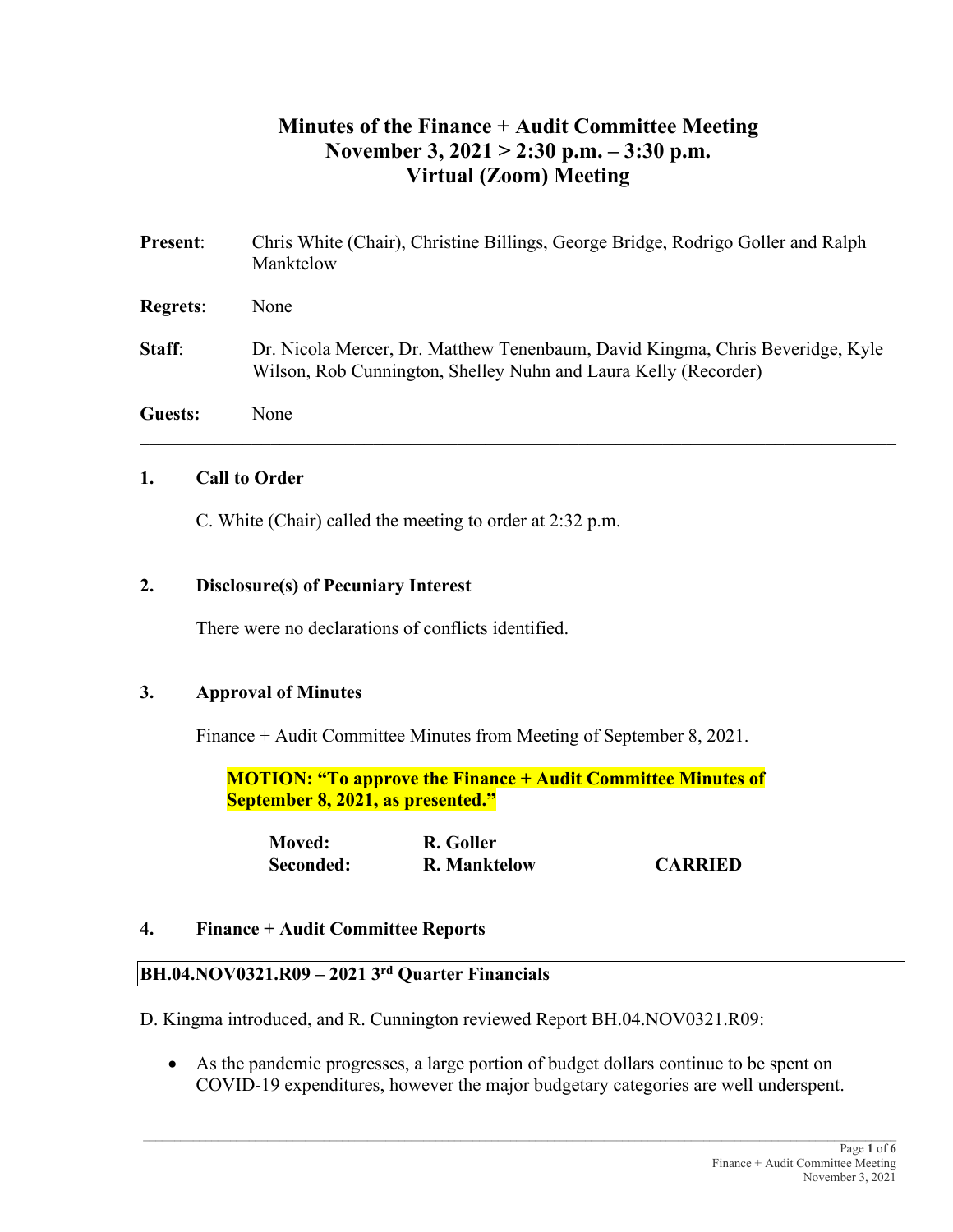- There is a Ministry expectation that agency monies would contribute to the cost of the COVID response
- COVID-19 expenditure summary represents a combination of vaccination response, cost of operating clinics, staff travel as well as management operational costs.
- COVID-19 expenditures are tracked separately and WDGPH expects to receive 100% reimbursement from the Ministry of Health.
- A Board of Health member asks for clarification on WDGPH's funding for climate change
- WDGPH has not received funding for climate change, and reimbursement has been requested.

**MOTION: "That the Finance + Audit Committee makes recommendation to the Board of Health to receive Finance + Audit Committee Report BH.04.NOV0321.R09 – 2021 3rd Quarter Financials, as presented, for information."**

| <b>Moved:</b> | R. Goller |                |
|---------------|-----------|----------------|
| Seconded:     | G. Bridge | <b>CARRIED</b> |

# **BH.04.NOV0321.R10 – 2022 Draft Budget**

Dr M introduced, and David reviewed Report BH.04.NOV0321.R10:

- D. Kingma shares the 2022-23 Draft budget with the Board and reviews as follows:
- Ministry funded school nursing initiative program is scheduled to end in 2022 and therefore there is a variance between 2022 and 2023 draft budgets.
- An overview of COVID-19 expenses is shared and noted as independent from the 2022 budget. These expenses include a combination of vaccination response and staff travel. These expenses are treated independently and are covered primarily through Ministry reimbursement.
- Bank balances are expected to be lower in 2022 due to the cash outflows from COVID-19 efforts.
- An expenses breakdown was shared with the Board outlining employee salaries as the biggest expense (76%), followed by building occupancy expenses (9%) and other (15%).
- An agreement was reached between WDGPH and the Ontario Nursing Association (ONA). Due to this agreement staff salaries and benefits will be increasing by 1.75% in 2022 and 2.0% in 2023.
- A decrease in staff travel and programs is expected due to the Agency's shift to a hybrid work model in 2022.
- Risk areas are identified as COVID-19 duration uncertainty, possible future reductions in provincial funding as well as future impacts of the Province's public health amalgamation efforts which were put on hold at the start of the pandemic.

**MOTION (1): "That the Finance + Audit Committee makes recommendation to the Board of Health to receive Finance + Audit**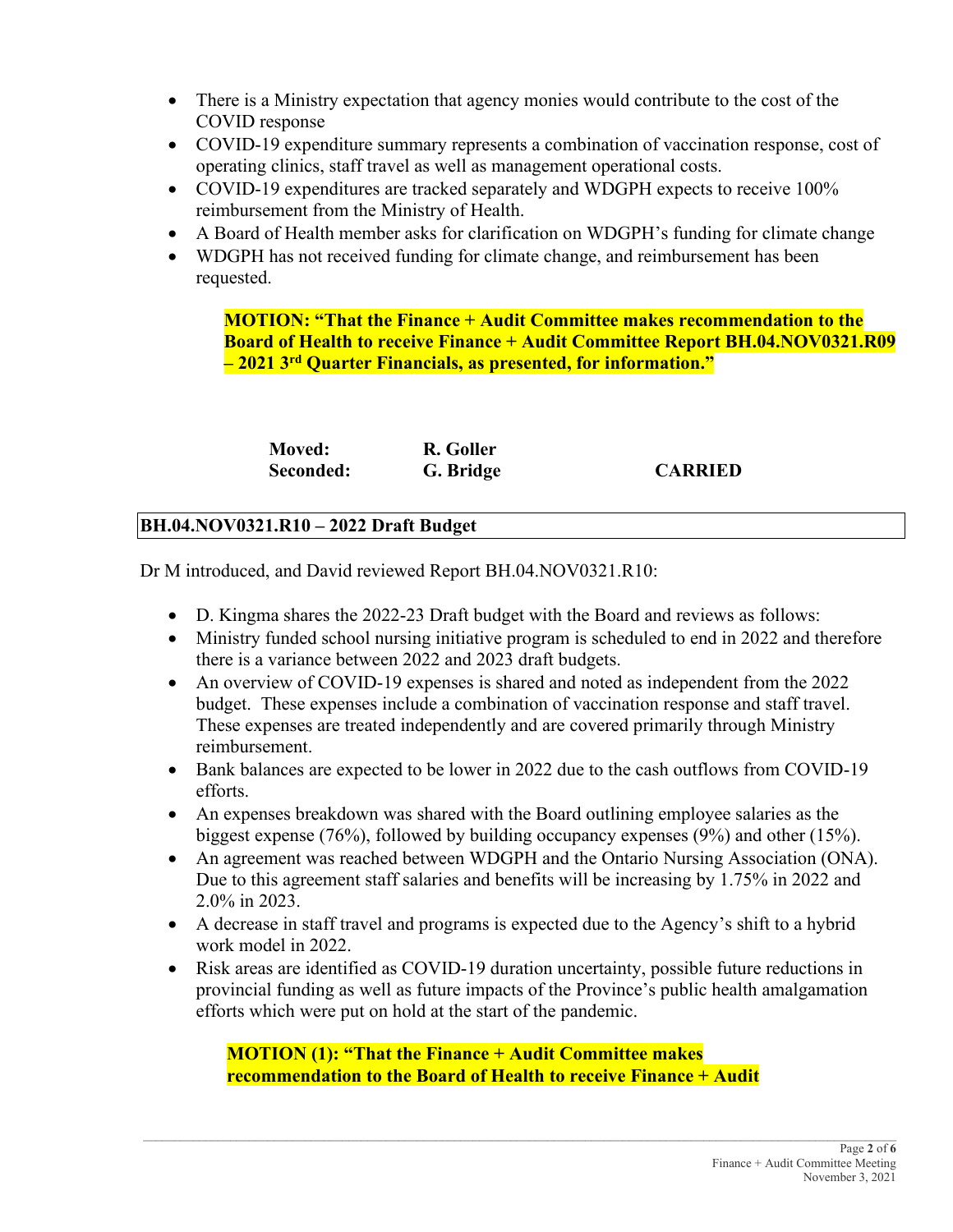# **Committee Report BH.04.NOV0321.R10 – 2022 Draft Budget, as presented, for information."**

| <b>Moved:</b> | <b>R. Manktelow</b> |                |
|---------------|---------------------|----------------|
| Seconded:     | R. Goller           | <b>CARRIED</b> |

**MOTION (2): "That the Finance + Audit Committee makes recommendation to the Board of Health to approve Finance + Audit Committee Report BH.04.NOV0321.R10 – 2022 Draft Budget, as presented, for information."**

| <b>Moved:</b> | R. Goller |                |
|---------------|-----------|----------------|
| Seconded:     | G. Bridge | <b>CARRIED</b> |

# **BH.04.NOV0321.R11 – Facilities Update**

D. Kingma introduced, and R. Cunnington reviewed Report BH.04.NOV0321.R11:

- A brief update is provided outlining the 3 WDGPH locations and their respective efficiency throughout the COVID-19 pandemic.
- Work is being performed in Guelph and Orangeville to be able to continue the Ontario Seniors Dental Program.
- The lease with Sylvia Jones, MPP at the Orangeville site will continue.
- The empty space at the Orangeville site is being used for pandemic supply storage and as the pandemic nears its end, the conversation of leasing the unused space will be revisited.
- As WDGPH moves to a hybrid work model, the expectation is that staff will return to the office on a part time basis beginning in early 2022, with all required public safety measures in place.
- There is a discussion between the committee members regarding a return to in-person meetings that will be brought to the Board of Health Meeting.

**MOTION: "That the Finance + Audit Committee makes recommendation to the Board of Health to receive Finance + Audit Committee Report BH.NOV0321.R11 – Facilities Update, as presented, for information."**

| <b>Moved:</b> | C. Billings         |                |
|---------------|---------------------|----------------|
| Seconded:     | <b>R. Manktelow</b> | <b>CARRIED</b> |

#### **(3:15) 5. Closed Session**

• Approval of Closed Session Finance + Audit Committee Minutes of September 8, 2021.

#### **MOTION: "To move into Closed Session to approve Closed Session Minutes of September 8, 2021."**

| <b>Moved:</b> | R. Goller   |                |
|---------------|-------------|----------------|
| Seconded:     | C. Billings | <b>CARRIED</b> |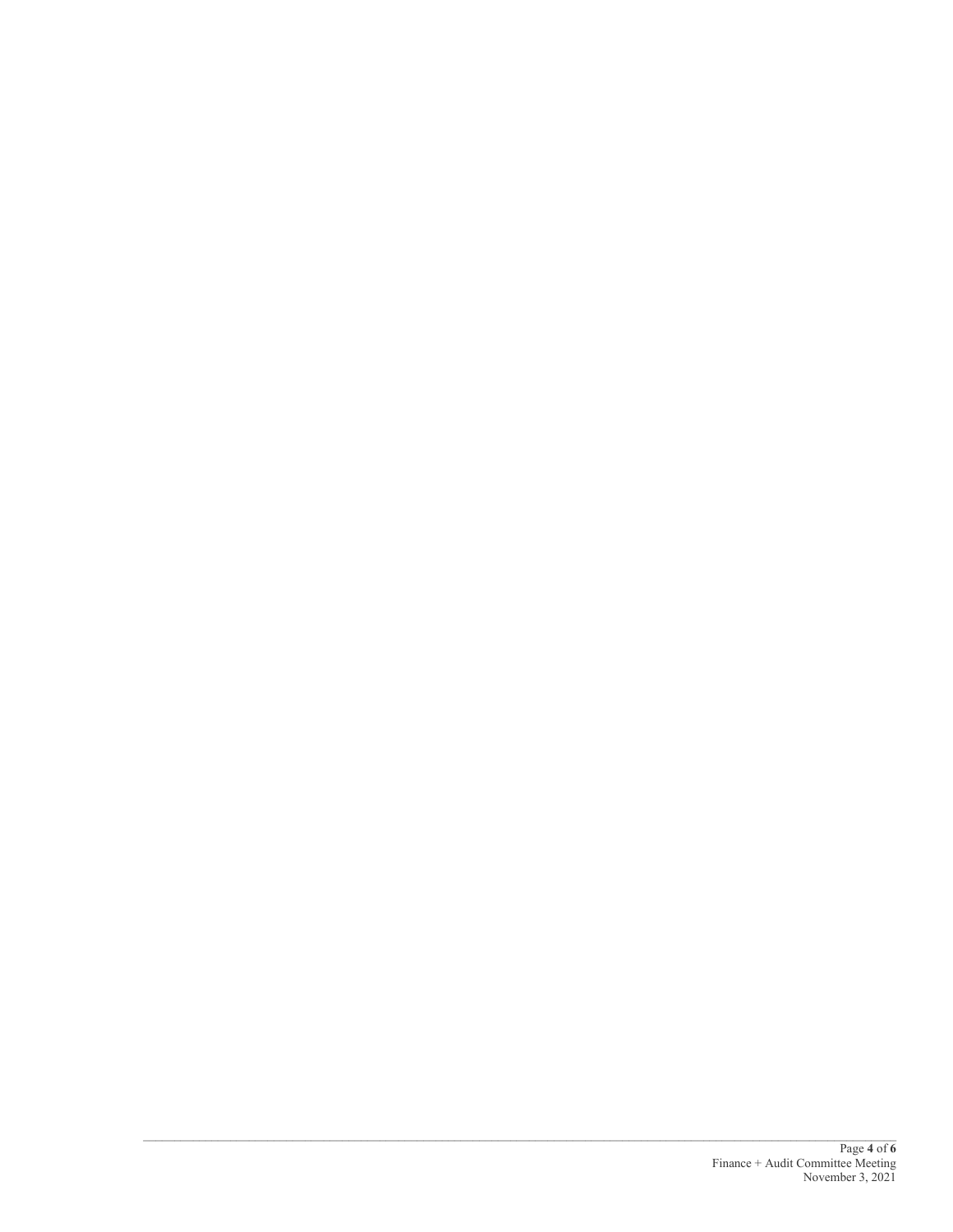# **Finance + Audit Committee Meeting November 3, 2021 > 2:30 p.m. – 3:30 p.m. Virtual (Zoom) Meeting**

# **CLOSED SESSION**

| <b>Present:</b> | Chris White (Chair), Christine Billings, George Bridge, Rodrigo Goller and Ralph<br>Manktelow.                                                   |
|-----------------|--------------------------------------------------------------------------------------------------------------------------------------------------|
| <b>Regrets:</b> | None                                                                                                                                             |
| Staff:          | Dr. Nicola Mercer, David Kingma, Dr. Matthew Tenenbaum, Chris Beveridge, Kyle<br>Wilson, Rob Cunnington, Shelley Nuhn and Laura Kelly (Recorder) |
| Guest(s):       | None                                                                                                                                             |

\_\_\_\_\_\_\_\_\_\_\_\_\_\_\_\_\_\_\_\_\_\_\_\_\_\_\_\_\_\_\_\_\_\_\_\_\_\_\_\_\_\_\_\_\_\_\_\_\_\_\_\_\_\_\_\_\_\_\_\_\_\_\_\_\_\_\_\_\_\_\_\_\_\_\_\_\_\_\_\_\_

# **CLOSED SESSION MINUTES TO BE PROVIDED UNDER SEPARATE COVER.**